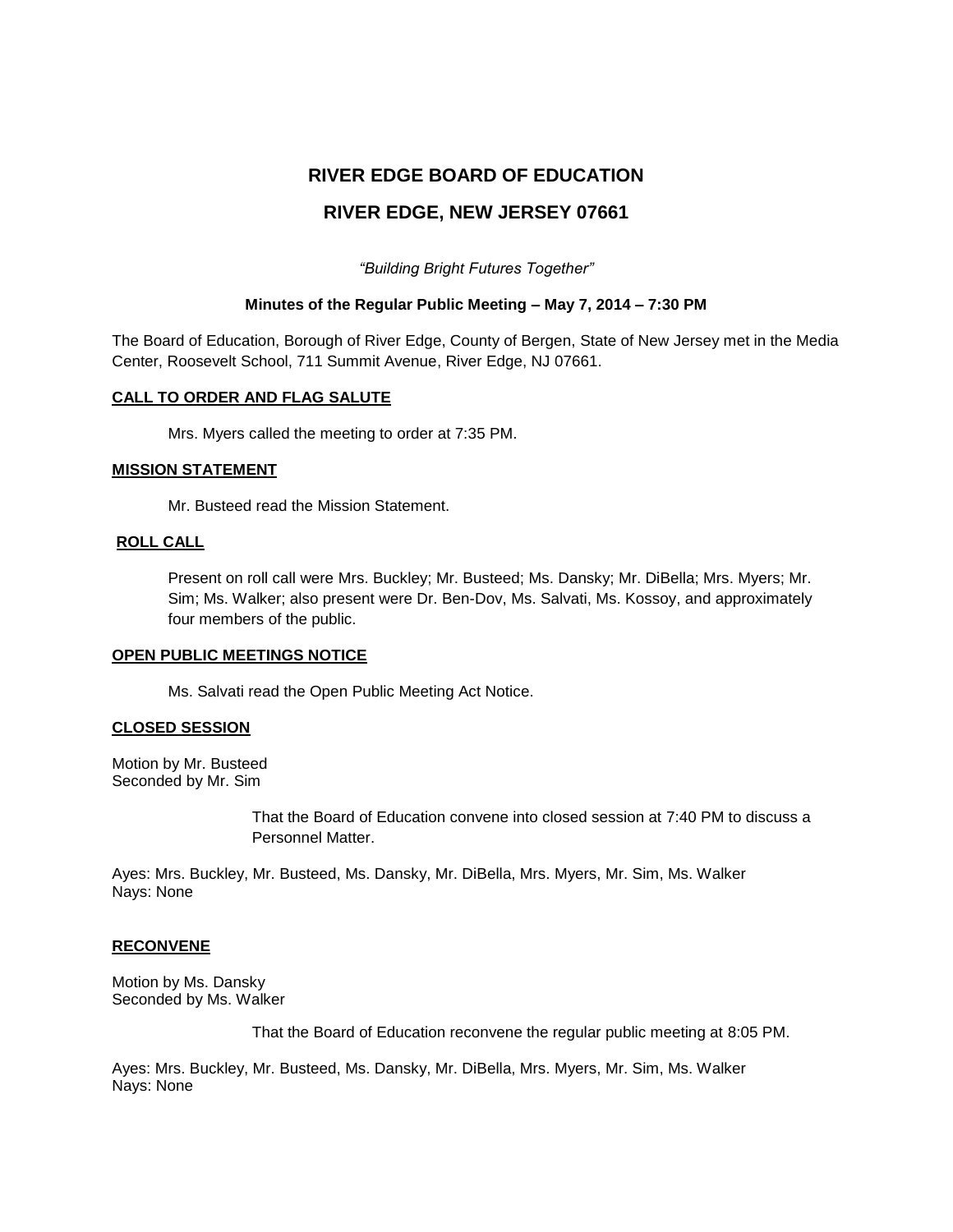## **SPECIAL/DISCUSSION ITEMS**

Public Comments on Agenda Items-None

Public Hearing on the 2014-2015 Proposed School Budget

Dr. Ben-Dov and Ms. Salvati presented the 2014-2015 School Year Budget to the public using a power point presentation (Addendum). Dr. Ben-Dov stated the budget process is an all year process and it was started in October and ended in May this year. There has been many changes in the approval process this year. Among the highlights of the presentation were "What's New for 2014-2015" which provides funding for PARCC, two laptop carts and instructional technology. An additionial part-time basic skills teacher will be hired for the district. A new roof will be installed on Cherry Hill School, partially funded by State Grant.

# **REPORTS**

#### **SUPERINTENDENT**

Dr. Ben-Dov reported on the following:

- Dr. Ben-Dov stated the district is in the process of completing its first year of the STRONGE Evaluation System.
- The administrators are very busy with staffing, placement decisions, and hiring new teachers for the 2014-2015 school year.
- The Cherry Hill and Roosevelt Art Shows took place on Thursday, April  $24<sup>th</sup>$  and were well attended.
- Arbor Day Celebrations took place on Friday, April 25<sup>th</sup> in both schools.
- The River Edge Fun Run was held on Saturday, April 26<sup>th</sup>. Much community spirit was experienced with teachers and administrators participating.
- The Technology Forum was held on Wednesday, April 30<sup>th</sup> and the staff did a great job with the presentation.
- The Tri-District Curriculum office is offering an excel workshop. The workshop is now available for teachers to sign up. This was recommended by the Curriculum Committee.
- The district needs to change its registration policy by Friday, May  $9<sup>th</sup>$ , as we should not make it mandatory to present a photo I.D. The district is working on changing its website.

#### **PRINCIPAL**

Ms. Kossoy reported on the following:

- Ms. Kossoy read her April Bulletin News Letter to the Board Members.
- The Roosevelt Plant Sale will be held on Thursday, May 8th
- NJ ASK Testing will take place for the next two weeks
- REEF presents the Harlem Wizards vs the REEF Rebels at River Dell High School on Saturday, May  $17<sup>th</sup>$  at 7:00 PM.
- Open House and Science Celebrations is scheduled for Thursday, May 29<sup>th</sup>.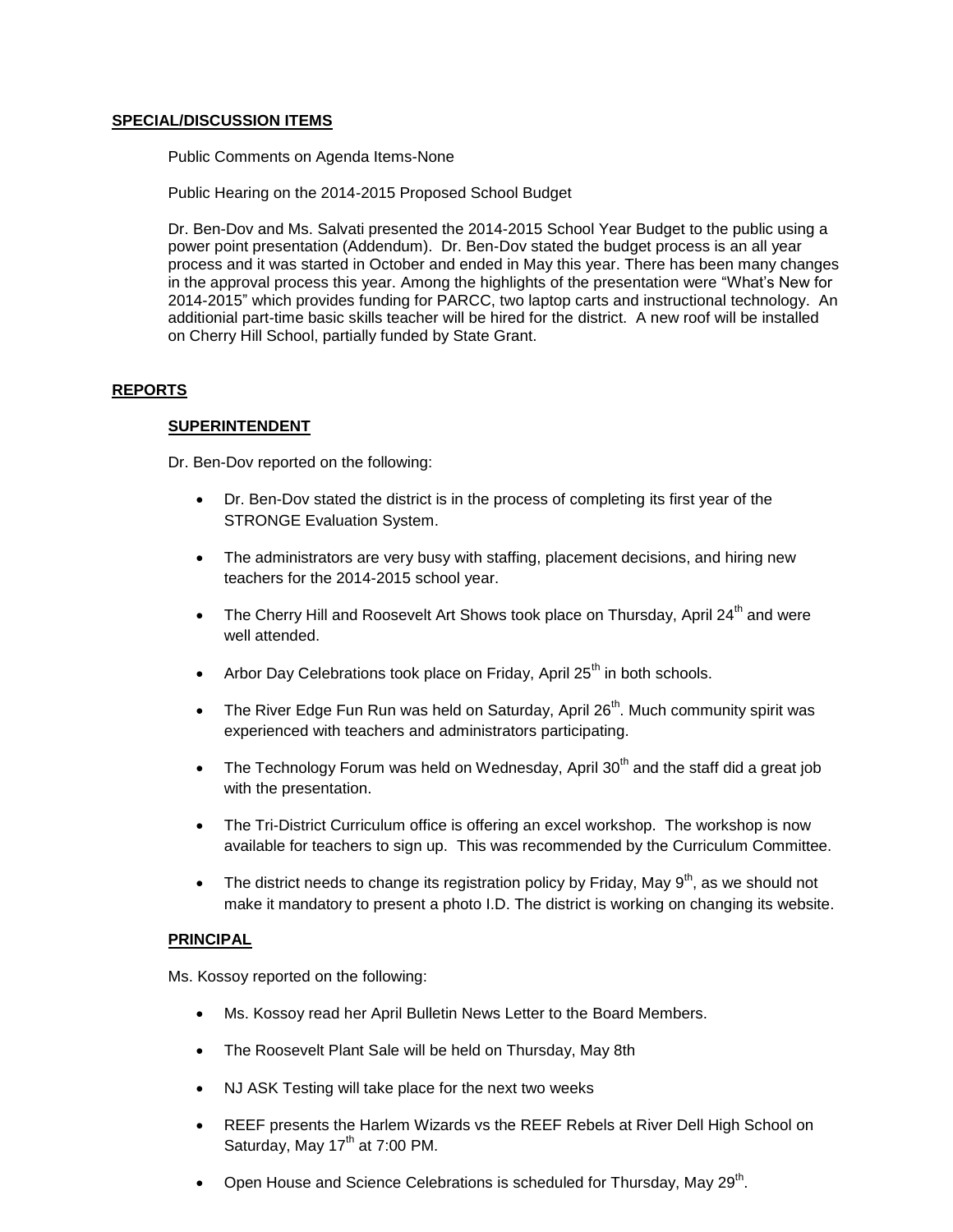## **BOARD SECRETARY**

Ms. Salvati reported on the following:

- On tonight's agenda there is a motion to award the bid for the Roof Replacement Project at Cherry Hill School and the project is to start on July 1<sup>st</sup>.
- Roosevelt's Tricky Tray was on Thursday, May  $1<sup>st</sup>$  at the Florentine Garden. Ms. Salvati said it was a wonderful event and she had a great time.

#### **PRESIDENT**

Mrs. Myers reported on the following:

 Mrs. Myers spoke to Mr. Annunizata and learned that our board certification is about to expire. She asked the board if they would like to re-certify again. The board agreed to re-visit this topic.

# **COMMITTEES**

- Ms. Dansky stated the Policy Committee met and read the first readings of the policies and the committee decided the Non-Resident Policy needs to be re-scheduled.
- Ms. Walker will attend the Delegate Assembly on Saturday, May 17, 2014.
- Mr. Sim attended the New Jersey School Boards Meeting on Tuesday, May  $6<sup>th</sup>$ . They spoke about Social Media and Technology.

#### **MOTIONS TO BE ACTED UPON**

## **ADMINISTRATION/POLICY**

Motion By Mr. Busteed Seconded By Mr. DiBella

1. That the Board of Education approve the completion of the following emergency drills:

| School                    | <b>Dates</b>                                                 |
|---------------------------|--------------------------------------------------------------|
| <b>Cherry Hill School</b> | April 8, 2014 Fire Drill<br>April 28, 2014 Lockdown Drill    |
| Roosevelt School          | April 11, 2014 Fire Drill<br>April 28, 2014 Evacuation Drill |

2. That the Board of Education approve the First Reading of the following policies:

| <b>Policy</b><br># | Title                                            |
|--------------------|--------------------------------------------------|
| 6147.1             | Evaluation of Individual Student<br>Performances |
| 5141               | Health                                           |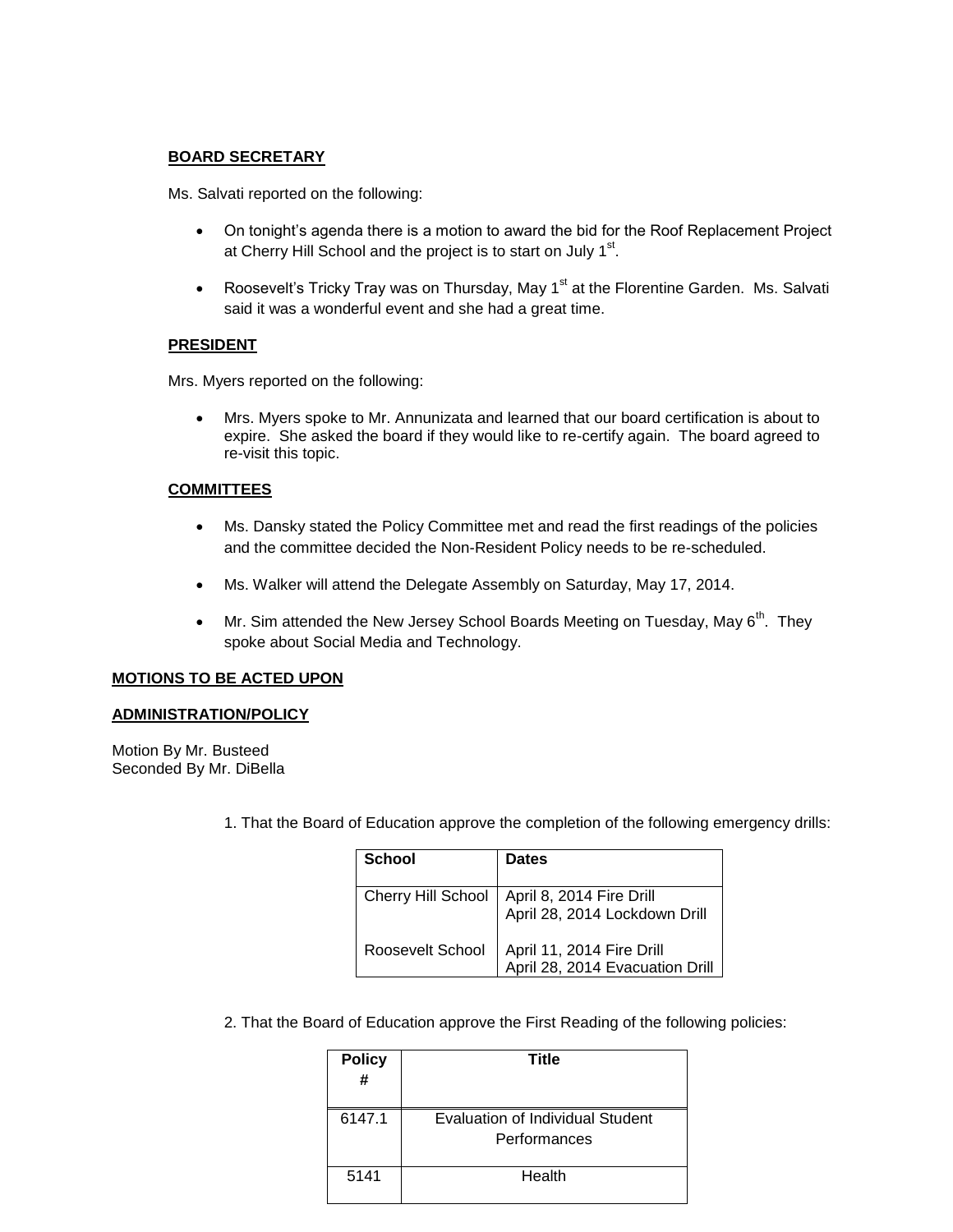| 6145   | <b>Extracurricular Activities</b>                     |  |
|--------|-------------------------------------------------------|--|
| 5145.4 | <b>Equal Employment Opportunity</b>                   |  |
| 4111   | Recruitment, Selection and Hiring                     |  |
| 5141.6 | <b>School Clearance Following Crisis</b><br>Situation |  |

3. That the Board of Education approve the following class trips:

| Date   | <b>School</b>                          | <b>Grades</b>       | <b>Destination</b>                               | Cost to<br><b>District</b> |
|--------|----------------------------------------|---------------------|--------------------------------------------------|----------------------------|
| 6/5/14 | <b>Cherry Hill</b><br>and<br>Roosevelt | $4 - 5 - 6$<br>Band | Emerson<br>Jr./Sr. High<br>School<br>Emerson, NJ | \$65.00                    |

4. WHEREAS, state and local governments and school districts encourage and promote healthy and active lifestyles for students and residents of the State of New Jersey; and

WHEREAS, a lack of physical activity plays a leading role in rising rates of obesity, diabetes and other health problems and being able to walk or bike to school offers an opportunity to build activity into daily routine; and

WHEREAS, private auto transportation to nearby schools contributes to traffic congestion and air pollution; and

WHEREAS, the River Edge Mayor's Wellness Program strives to inform, assist, inspire, foster and encourage children and their parents to walk and bicycle safely to and from school in an effort to boost physical activity and exercise; and

WHEREAS, this commemoration shall provide an opportunity for students and parents in River Edge to walk and bicycle safely to and from school with a strong effort to promote and encourage healthy and active lifestyles and create safe environmental conditions for students and residents to walk and bike to school and around town;

NOW, THEREFORE, the River Edge Board of Education designates the week of May 19 - May 23, 2014 as Walk and Bike to School Week.

Ayes: Mrs. Buckley, Mr. Busteed, Ms. Dansky, Mr. DiBella, Mrs. Myers, Mr. Sim, Ms. Walker Nays: None

#### **CURRICULUM/EDUCATION** – None

# **BUILDINGS & GROUNDS**

Motion by Mr. DiBella Seconded by Mrs. Buckley

> 1. WHEREAS, the River Edge Board of Education (hereinafter referred to as the "Board") advertised for bids for the Roof Replacement at Cherry Hill Elementary School, DOE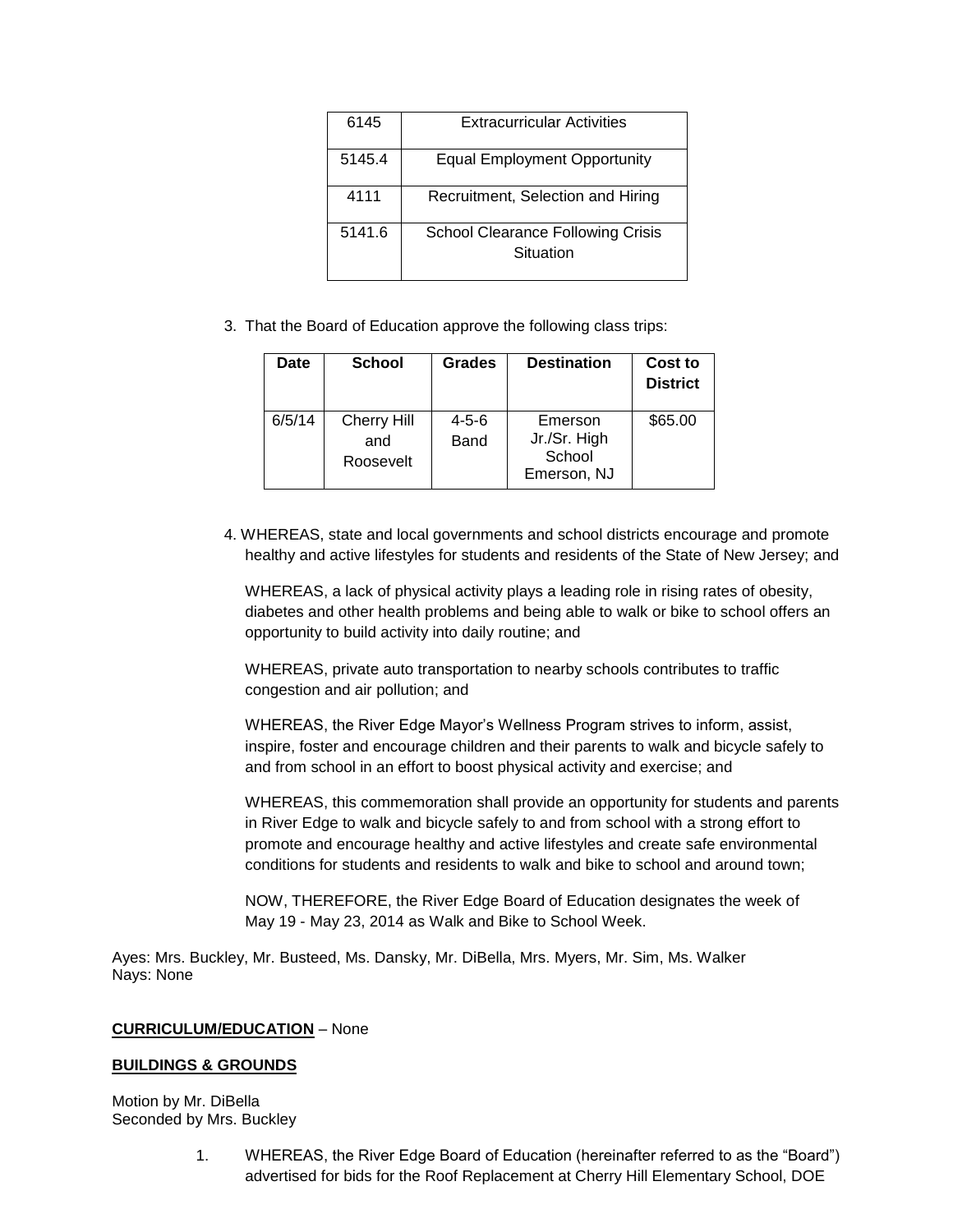Project #4410-030-14-1002 and SDA Project #4410-030-14-G1GR (hereinafter referred to as the "Project"); and

WHEREAS, on March 27, 2014, the Board received three (3) bids for the project, as reflected on the attached bid tabulation sheet; and

WHEREAS, the lowest responsible bid was submitted by Laumar Roofing Co., Inc. (hereinafter referred to as "Laumar") with a base bid in the amount of \$364,000.00 together with Alternate No. 1, in the amount of \$17,000.00, for a total contract price of \$381,000.00; and

WHEREAS, the bid submitted by Laumar is responsive in all material respects and the Board is desirous of awarding the contract for the Project to Laumar;

NOW, THEREFORE, BE IT RESOLVED, that the Board hereby awards the bid for the Roof Replacement at Cherry Hill Elementary School to Laumar Roofing Co., Inc., in the total contract sum of \$381,000.00, representing a base bid in the amount of \$364,000.00 together with Alternate No. 1, in the amount of \$17,000.00.

BE IT FURTHER RESOLVED, that this award is expressly conditioned upon the contractor furnishing the requisite insurance certificate and labor and materials/performance bond as required in the project specifications, together with an AA201-Project Manning Report, an executed A-101-Standard Form of Agreement Between Owner and Contractor and A-201-General Conditions of the Contract for Construction, as prepared by the Board Attorney, within ten (10) days of the date hereof.

BE IT FURTHER RESOLVED, that the Board Attorney is hereby directed to draft an agreement with the successful bidder consistent with this Resolution and with the terms contained in the bid documents approved by the Board for this project. The Board President and the Board Secretary are hereby authorized to execute such agreement and any other documents necessary to effectuate the terms of this Resolution.

Ayes: Mrs. Buckley, Mr. Busteed, Ms. Dansky, Mr. DiBella, Mrs. Myers, Mr. Sim, Ms. Walker Nays: None

#### **FINANCE/GRANTS/GIFTS**

Motion by Mrs. Buckley Seconded by Ms. Walker

> 1. That the Board of Education approve the proposed 2014-2015 Annual School budget total \$16,094,311 for the General Fund, \$824,098 for the Special Revenue Fund, and \$1,434,239 for Debt Service.

Further, that the Board of Education authorize \$13,850,746 as General Fund Tax Levy and \$1,188,351 as Debt Service Tax Levy.

Further, that the Board of Education approve the appropriation of additional balances in the amount of \$163,899 from the current year budget.

Further, that the River Edge Board of Education include in the proposed budget the adjustment for increases costs of health benefits in the amount of \$72,365. The additional funds are included in the base budget and will be used to pay for the additional increases in health benefits.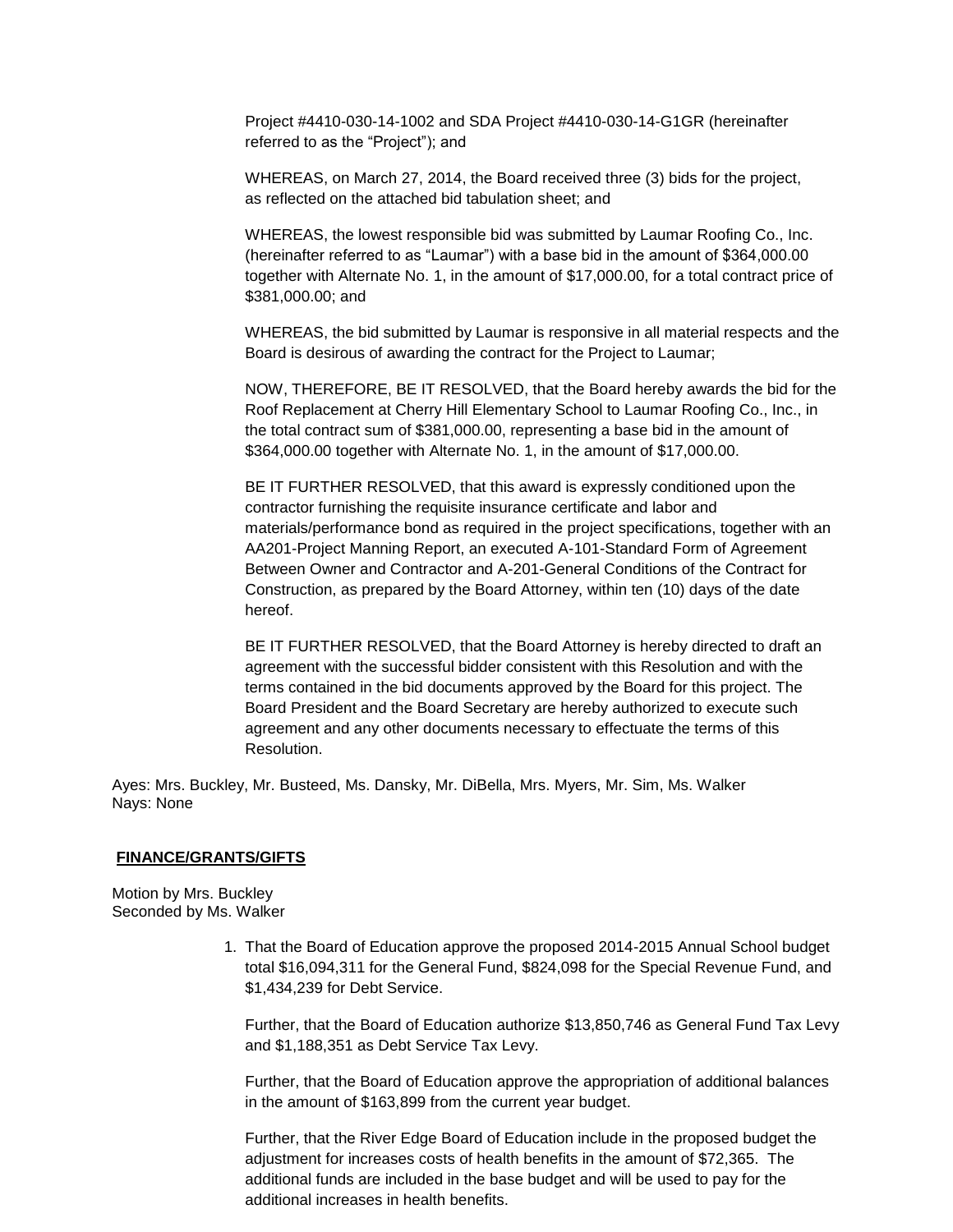Be It Further Resolved, that the Board request the approval of a Capital Reserve Withdrawal in the amount of \$301,011. The district intends to utilize these funds to support the local share of State Project No. 4410-030-14-1002 for a roof replacement on the Cherry Hill School. This Project has been identified by the State as a Tier 1 Project and has been awarded a corresponding Grant in the amount of \$200,674.

2. WHEREAS, River Edge School District Policy and NJAC 6A:23B-1.2 (b) provides that the Board of Education shall establish in the annual school budget a maximum expenditure amount that may be allotted for such travel and expense reimbursement for 2014-2015 school year.

NOW, THEREFORE BE IT RESOLVED, that the River Edge Board of Education hereby establishes the school district travel maximum for the 2014-2015 school year at the sum of \$25,000.00, for all staff and board members, and

BE IT FURTHER RESOLVED that the School Business Administrator shall track and record these costs to insure that the maximum amount is not exceeded.

3. That the Board of Education accept the list of donations in memory of Erika Steinbauer for the Building Bridges Program in the amount of \$50.00. (List is on file in the Board Office)

Ayes: Mrs. Buckley, Mr. Busteed, Ms. Dansky, Mr. DiBella, Mrs. Myers, Mr. Sim, Ms. Walker Nays: None

Motion by Ms. Walker Seconded by Ms. Dansky

> 4. That the Board of Education accept the donation of 100 Chromebooks by the Roosevelt PTO valued at approximately \$32,000.00.

Ayes: Mrs. Buckley, Mr. Busteed, Ms. Dansky, Mr. DiBella, Mrs. Myers, Mr. Sim, Ms. Walker Nays: None

#### **PERSONNEL**

Motion by Ms. Dansky Seconded by Mr. Sim

- 1. That the Board of Education, with the recommendation of the Superintendent approve Karen Cabany, Part-time Aide, from April 29, 2014 to June 30, 2014.
- 2. That the Board of Education accept, with regret, the resignation of Karla Idunate, Spanish Teacher, effective June 30, 2014.

Ayes: Mrs. Buckley, Mr. Busteed, Ms. Dansky, Mr. DiBella, Mrs. Myers, Mr. Sim, Ms. Walker Nays: None

Motion by Mr. Busteed Seconded by Mr. DiBella

> 3. **WHEREAS** on October 16, 2013, the River Edge Board of Education (hereinafter referred to as the "Board") approved merit action plans for the Superintendent for the 2013-2014 school year consisting of three (3) quantitative and two (2) qualitative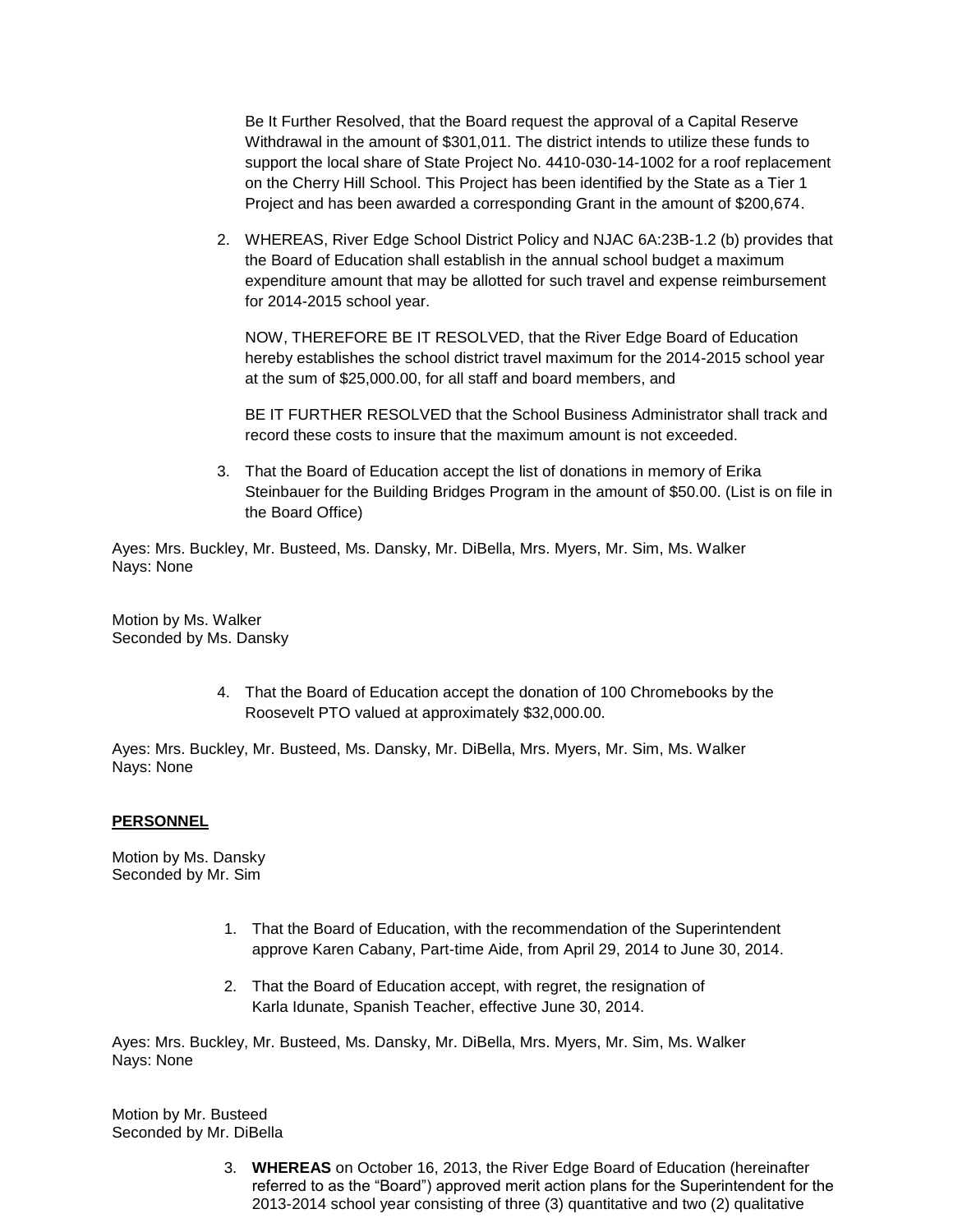merit criteria and submitted same to the Executive County Superintendent for approval in accordance with N.J.A.C 6A: 23A-3.1(e) 10-11 (hereinafter referred to as "Merit Bonus Goals"); and

**WHEREAS**, on or about November 1, 2013, the Executive County Superintendent approved said Merit Bonus Goals, thereby authorizing the Board to evaluate and award merit bonus increases to the Superintendent upon achievement of each objective; and

**WHEREAS**, the Board has evaluated the Superintendent's performance and determined that she achieved the objective to increase technology skills of students and staff by: 1) working with the new Instructional Technology coach to learn how to implement technology into core curriculum subjects, 2) to implement a one-on-one technology initiative of Google Chromebooks for  $6<sup>th</sup>$  grade students, and 3) change the culture of technology use from enhancement projects to fully integrated lessons, 4) participation in 3<sup>rd</sup> grade PARCC field test, entitling her to a quantitative merit bonus of 3.33% of her annual salary in the amount of \$5161.50; and

**WHEREAS**, the Board has evaluated the Superintendent's performance and determined that she achieved the objective to implement the RTI (Response to Intervention) approach with River Edge students in all schools with the goal of strengthening differentiation of instruction to increase academic achievement through 1) better use of student achievement data to inform instruction, 2) teacher training in benchmarking assessment and progress monitoring, 3) correlating of NJ ASK and STAR assessments to determine the relevance of the STAR benchmarking tool for progress monitoring, 4) creating and sharing with each teacher a longitudinal achievement record for each student, 5) designing skill-specific, instructional blocks with an "all hands on deck approach" of up to three times a week, 6) working with consultants from FDU and their graduate students to help with assessments and correction of assessments, and 7)engaging in on-going progress monitoring of student achievement through and following 6-8 week instructional blocks, thereby entitling her to a quantitative merit bonus of 3.33% of her annual salary in the amount of \$5,161.50; and

**WHEREAS**, the Board has evaluated the Superintendent's performance and determined that she achieved the objective requiring that she improve communications with the River Edge Community through: 1) Goal planning meeting of River Edge stakeholders, 2) a social media, on-line newsletter, 3) a series of innovative, short informational video links on the RE website that shed a positive light on the new educational landscape and all new initiatives, thereby entitling her to a qualitative merit bonus of 2.5% of her annual salary in the amount of \$3,875; and

**WHEREAS**, the Board has evaluated the Superintendent's performance and determined that she achieved the objective to improve students' and parents' understanding of bullying with emphasis on the role of the bystander. This was done through: 1) the development of additional programs focusing on the role of the bystander, 2) data from Community and School Climate surveys, 3) including administrators in a regular duty rotation of all non-structured activities, 4) changing the lunch schedule to limit the number of students to be supervised at all times, 5) greater inclusion of all constituencies in formal and informal school activities and reducing the isolation of all students in their school community, thereby entitling her to a qualitative merit bonus of 2.5% of her annual salary in the amount of \$3,875; and

**NOW, THEREFORE, BE IT RESOLVED** that the Board hereby approves the aforementioned merit bonus for the 2013-2014 school year subject to approval by the Executive County Superintendent that the quantitative and qualitative merit criteria for each of the Board assessed objective have been satisfied for the payment of such merit bonus.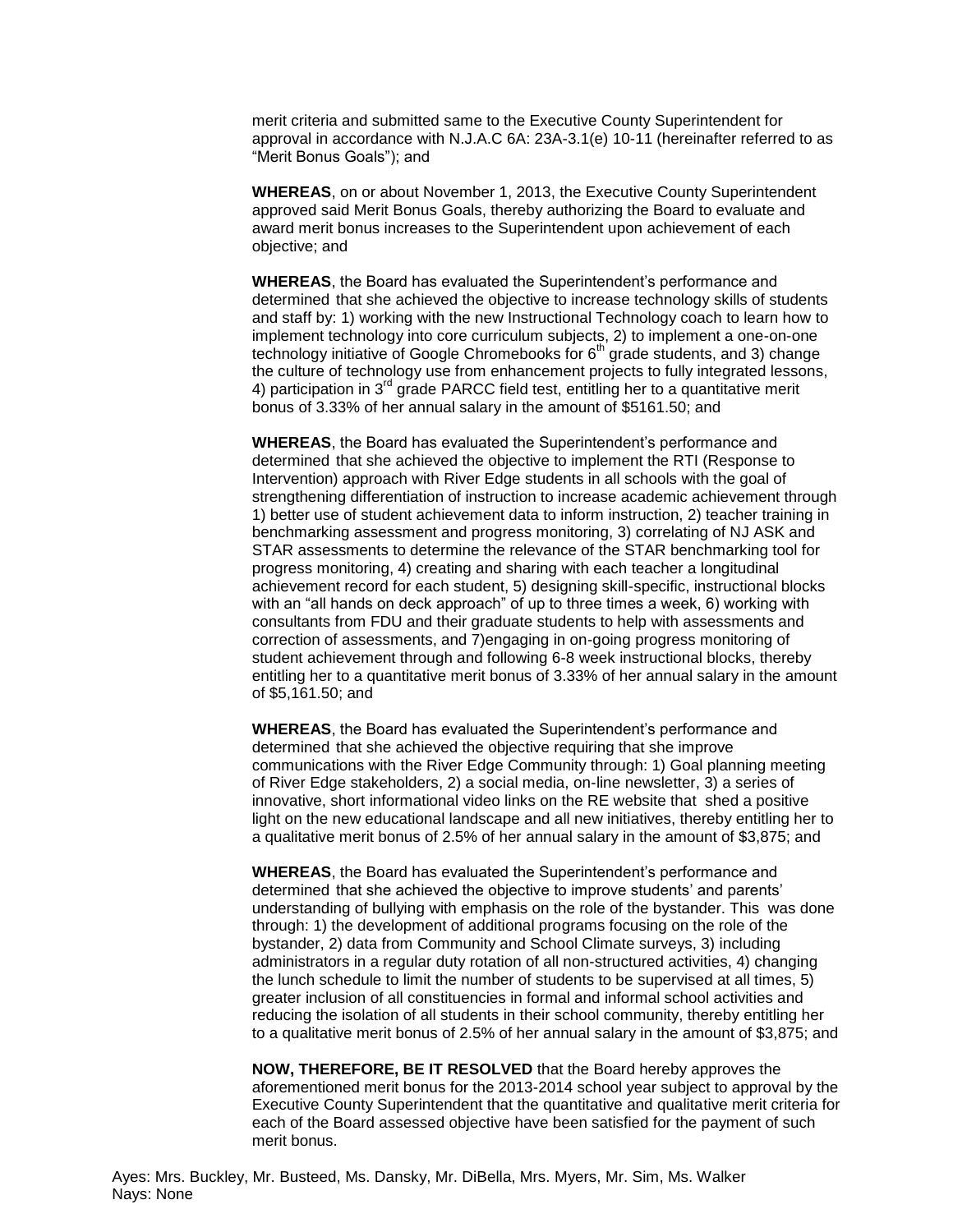Motion by Mr. DiBella Seconded by Mrs. Buckley

> 4. **WHEREAS**, on or about May 6, 2014 an employee of the River Edge Board of Education (hereinafter referred to as the "Board"), whose name is on file with the Superintendent of Schools' Office, was notified by the Superintendent of Schools that said employee was suspended with pay pursuant N.J.S.A. 18A:25-6.

**NOW, THEREFORE, BE IT RESOLVED,** that the Board shall continue the suspension of the employee with pay pending a further investigation by the Superintendent of Schools and, thereafter, a determination by the Board as to what further action, if any, shall be taken.

Ayes: Mrs. Buckley, Mr. Busteed, Ms. Dansky, Mr. DiBella, Mrs. Myers, Mr. Sim, Ms. Walker Nays: None

#### **RIVER EDGE SPECIAL EDUCATION** – None

# **REGION V ADMINISTRATION & TRANSPORTATION**

Motion by Mr. Sim Seconded by Mr. Busteed

> 1. RESOLVED: that the River Edge Board of Education desires to enter into shared services agreements and will participate as a full member of the Bergen County Region V Council for Special Education for the 2014-2015 school year; does hereby accept, adopt and agree to comply with the Region V Bylaws; designates Dr. Tova Ben-Dov, Superintendent, as its representative to Region V; and empowers her to cast all votes and take all other actions necessary to represent its interests in Region V.

The Board further approves the joint bidding and transportation agreements for all River Edge students who are transported through Region V; The Board further approves the joint bidding and/or shared services agreement; including but not limited to student evaluations, student therapies and other student support services; The Board further approves the joint bidding and/or shared services for non public school services.

- 2. That the Board of Education approve the 2014-2015 Joint Transportation Agreement between Region V (Host) and Region III (Joiner).
- 3. That the Board of Education approve the following Bid Contract for Destiny 23

| Route # | Transporter          | Per Diem I |
|---------|----------------------|------------|
| -2071   | New Alliance Academy | \$130.00   |

4. That the Board of Education approve the following Bid Contracts for Pro Trans School Transportation

| Route # | Transporter            | <b>Per Diem</b> |
|---------|------------------------|-----------------|
| 2072    | S.B. Lodi/High Point   | \$120.00        |
| 2074    | Anna Scott/YCS Ft. Lee | \$130.00        |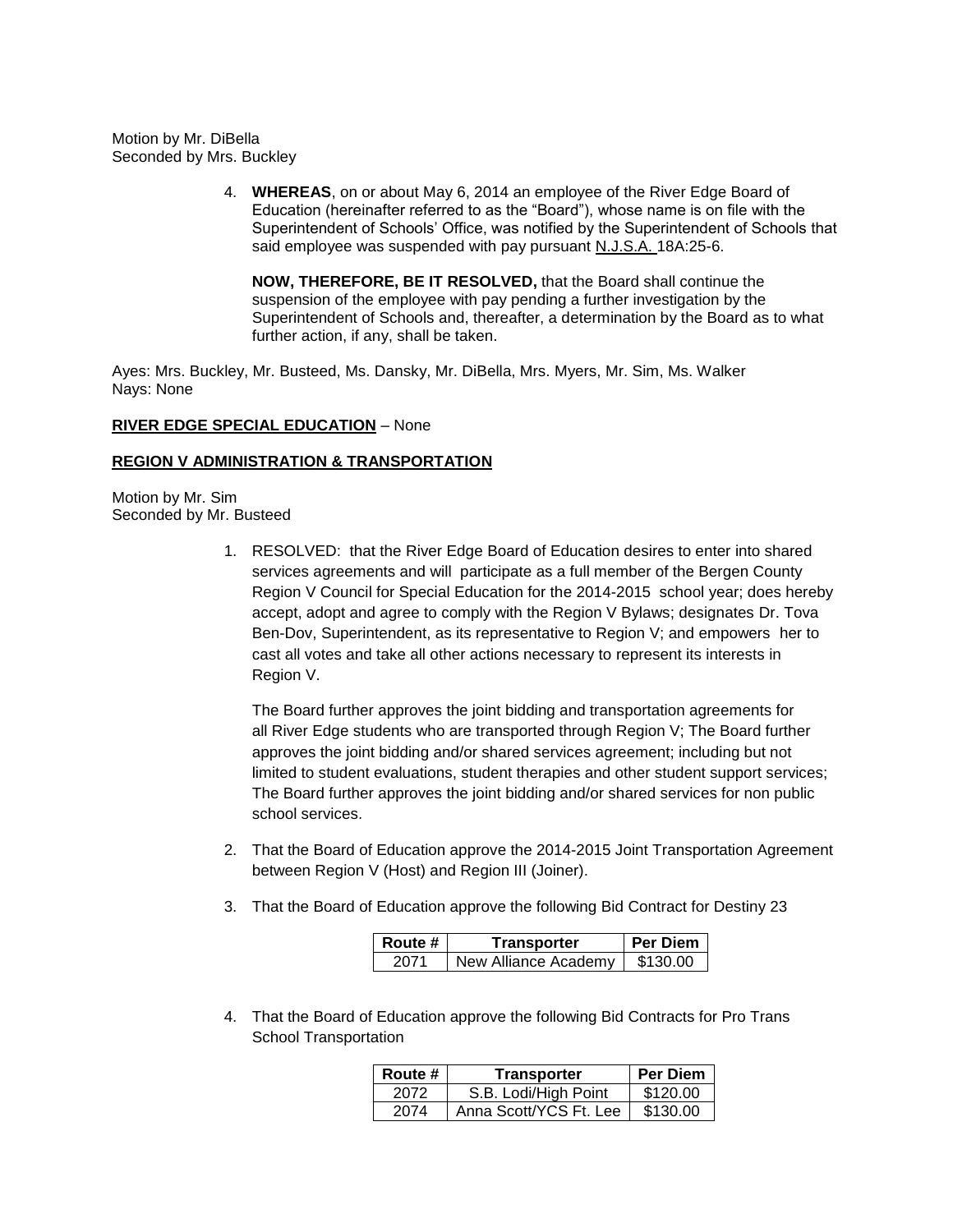5. That the Board of Education approve the following Bid Contracts for First Student 1309

| Route # | Transporter                      | <b>Per Diem</b> |
|---------|----------------------------------|-----------------|
| 2075    | Bleshman School                  | \$196.25        |
| 2076    | <b>Bleshman/CTC Midland Park</b> | \$220.10        |

Ayes: Mrs. Buckley, Mr. Busteed, Ms. Dansky, Mr. DiBella, Mrs. Myers, Mr. Sim, Ms. Walker Nays: None

Motion by Mr. Busteed Seconded by Mr. DiBella

> 6. **BE IT RESOLVED THAT THE REGION V COUNCIL FOR SPECIAL EDUCATION WILL PROVIDE SHARED SERVICES FOR ITS MEMBER DISTRICTS AND BE IT FURTHER RESOLVED THAT THE RIVER EDGE BOARD OF EDUCATION,** upon recommendation of the Superintendent,, approves the following Region V Shared Services Consultants, Psychologists, Learning Disabilities Teacher Consultants, Social Workers, Speech Language Specialists, Occupational and Physical Therapists and Translators to provide evaluations, direct services and consultation, to nonpublic and public schools for member districts upon request for the 2013-2014 school year.

| Lisa McKay                  | Inservice Provider Consultant |
|-----------------------------|-------------------------------|
| Christina M. DiBella Jasper | Inservice Provider Consultant |
| Sara Tarzik                 | Nonpublic Consultant          |
| Norma Reyes                 | Psychologist                  |

Ayes: Mrs. Buckley, Mr. Busteed, Ms. Dansky, Mrs. Myers, Mr. Sim, Ms. Walker Nays: None Abstained: Mr. DiBella

#### **PUBLIC DISCUSSION**

Suzanne Mullen, Parent, asked a question regarding the 2014- 2015 Budget. Ms. Salvati answered her question.

Kathleen DeSavino, Parent, asked a question regarding the P.A.R.C.C. Assessment test and Dr. Ben-Dov answered her question.

#### **CLOSED SESSION**

Motion to convene the Closed Session at 9:10 PM made by Mr. Busteed and seconded by Ms. Dansky

Motion to adjourn the Closed Session at 10:10 PM made by Ms. Walker and seconded by Mr. DiBella